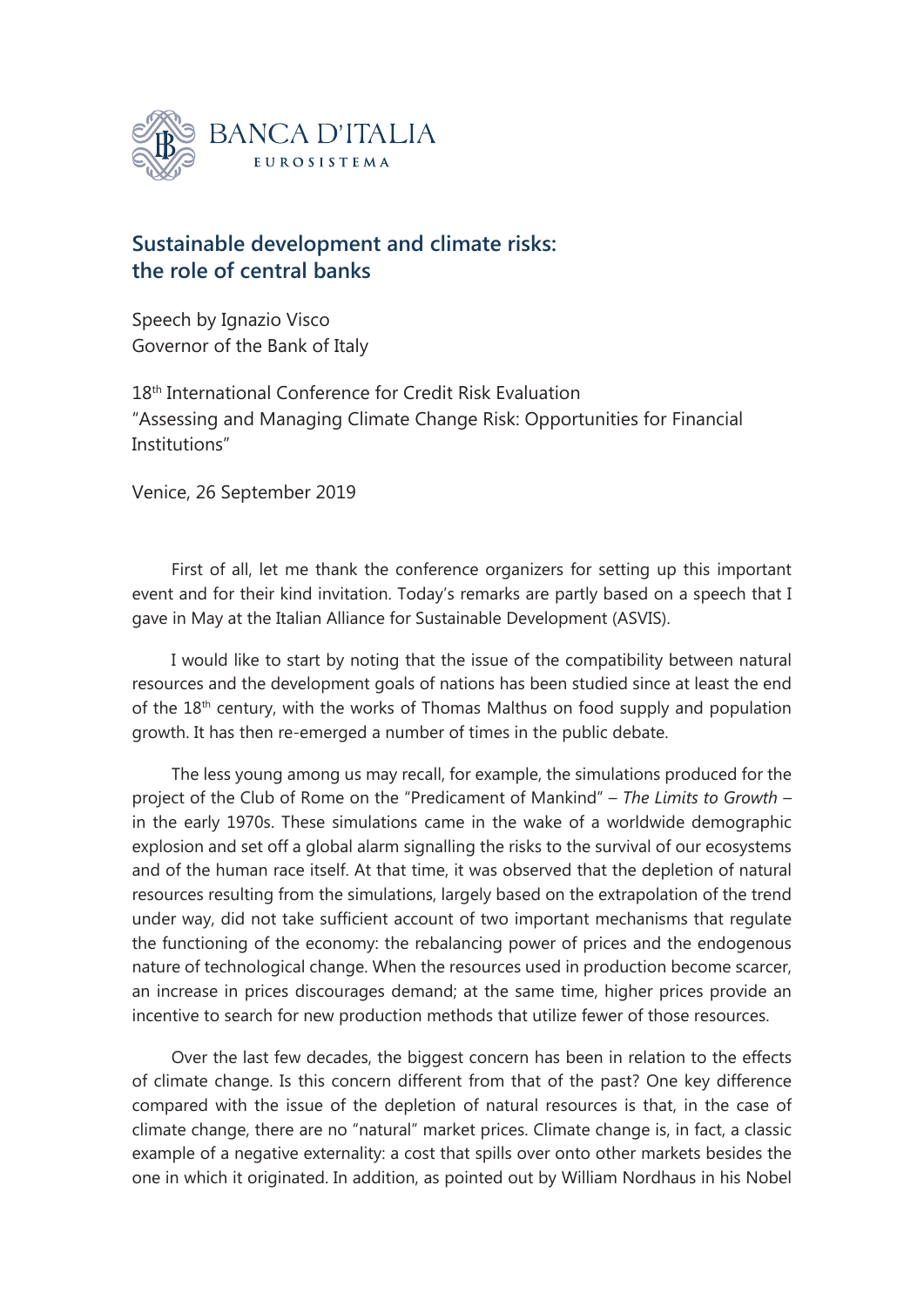lecture, climate change is a particularly thorny externality owing to its global nature, which puts it outside the domain not only of markets but also of national governments.

The dangers of climate change, its close link with the emissions of greenhouse gases (including, but not limited to, carbon dioxide) and, in turn, with the human activities of production and consumption, have all been known for some time. For example, Professor Nordhaus himself, who wrote a sharp criticism of the results of the Club of Rome almost 50 years ago, now regards climate change as "a major threat to humans and the natural world" – a concern that is hard not to share. Since his pioneering studies in the mid-1970s on how the climate and the economy co-evolve, which earned him the 2018 Nobel Prize in Economic Sciences, the trend in the emissions of greenhouse gases has continued to be worrisome. In fact, the growing use of fossil fuels is pushing greenhouse gas concentrations to levels that, unless forceful measures are taken, is estimated to lead to an increase in the temperature of the planet ranging from 3 to 5 degrees Celsius by the end of this century. This is well beyond the threshold of 1.5 degrees that, if surpassed, would bring potentially catastrophic consequences for our planet, according to the United Nations Intergovernmental Panel on Climate Change.

Some effects are already evident. At the global level, the last four years have been the warmest since 1880; last July was the hottest month on record for our planet. In Italy, the year 2018 recorded the highest average temperature of the past two centuries (the period for which reliable data are available) and 2017 was already characterized by a significant intensification of extreme weather events, with severe cases of drought that had serious repercussions on the water supply.

Stopping climate change will require not only a strong political determination and a firm commitment by all countries, but also sustained efforts by all institutions and individuals. Achieving this objective is first and foremost a responsibility of national governments, the only institutions that can provide incentives to allocate capital to "green" investments, levy taxes on carbon emissions, and introduce regulations limiting the amount of allowable emissions. Reaching international agreements on a global carbon tax or on shared targets for emissions also rests within their powers.

The difficulties in reducing emissions sufficiently across countries are enormous, as has been evident in the last few years. Therefore, all institutions and individuals should play their part to foster economic growth that is "sustainable" – i.e. that meets current needs without compromising those of future generations (as defined by the UN "Brundtland Commission" in 1987). Public institutions could promote sustainable business practices by envisioning strategies that induce firms to take into account the environment, human rights, consumer rights and diversity, as well as best practices in corporate governance – the so-called Environmental, Social and Governance (ESG) profiles.

Firms that are successful in adopting appropriate ESG profiles and in adjusting their investments accordingly can expect significant advantages. In fact, the "green" sectors are steadily growing around the globe and in Italy as well. The available data show that the "eco-industrial" sector expanded markedly in our country in recent years: in 2017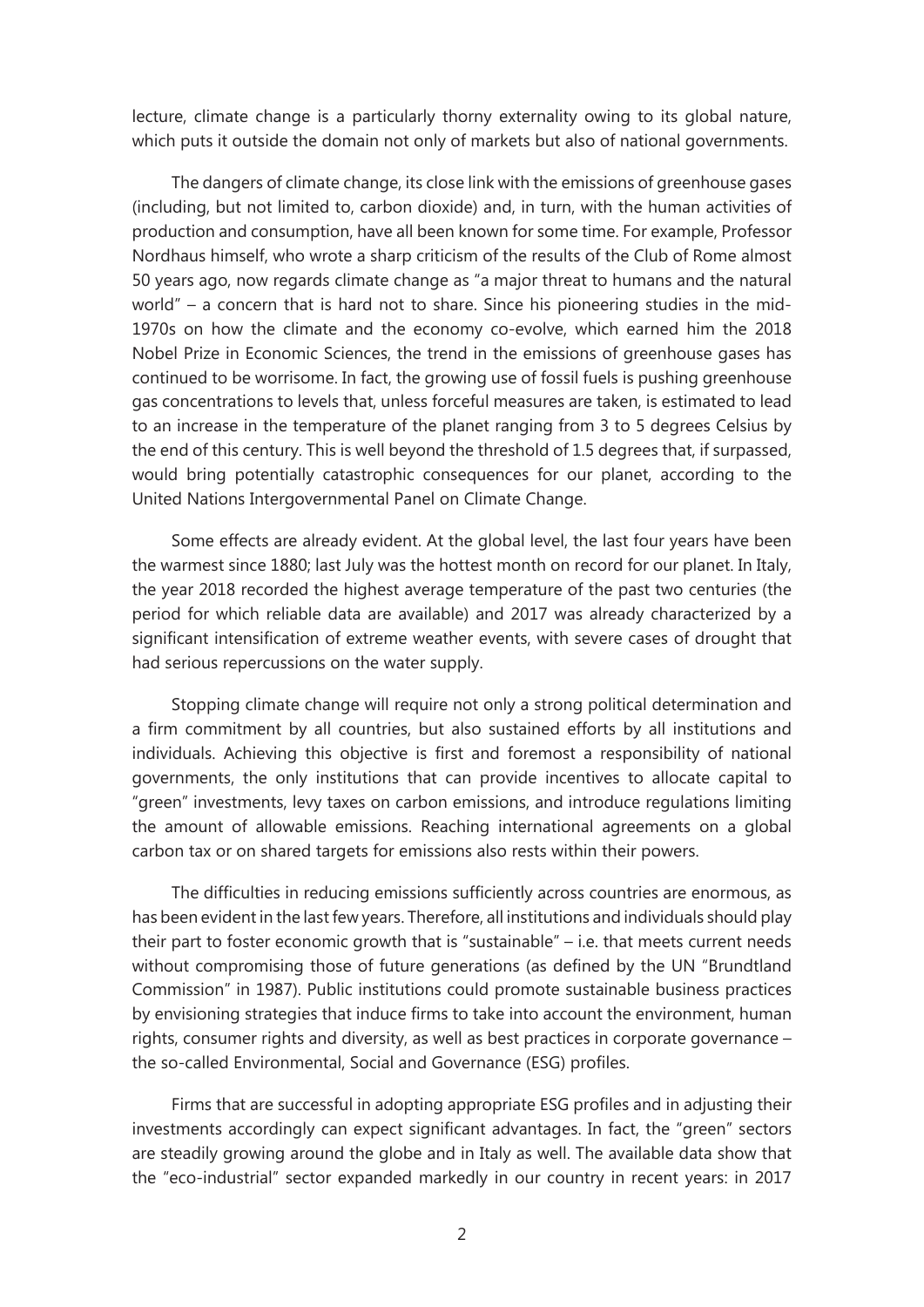it contributed 2.3 per cent to total value added, employing nearly 400,000 full-time equivalent workers.

Given its central role in the allocation of resources, the financial sector can be key in influencing the scope, speed and smoothness of the transition to a low-emissions economy. However, it can only do so effectively if banks and other financial intermediaries integrate sustainability in their investment decision-making processes, especially in their corporate governance systems and in their risk management and investment strategies.

Several challenges, however, lie ahead. Currently, there are neither widely accepted rules for ESG data disclosure by individual firms nor agreed auditing standards to verify the reported data. Moreover, there are intrinsic difficulties in deciding which indicators are relevant in assigning an ESG score – think, for example, of the problem of evaluating the "social" component – especially when compared to financial aggregates, where the key indicators, such as revenues, costs, earnings and cash flows, are widely available and are all auditable items. Apparently, ESG-score providers rely heavily on voluntary disclosure by firms and on subjective methodologies to select, assess and weight individual ESG indicators. This, of course, adds to the arbitrary nature of the scores. As a result, ESG scores of individual firms differ greatly across rating agencies if compared, for example, with credit ratings. According to our studies and in line with the existing literature, the correlation between the ESG scores assigned to the major listed companies in the euro area by three of the main providers ranges from 40 to 60 per cent, compared with a correlation between credit ratings that is over 90 per cent. There is also evidence of significant biases in ESG scores, which tend to overrate the companies that are larger and belong to specific industrial sectors and geographic regions.

Central banks may play their part. First of all, with respect to the methodology, they can help to raise awareness and nurture a better understanding of the risks related to the sustainability factors and the channels through which they are transmitted to the financial system. The objective is to make financial intermediaries move from a backward-looking approach to a forward-looking one, prompting them to evaluate the return on their assets over a longer horizon, which entails making assumptions and building scenarios. In this respect, it is important to foster cooperation and the sharing of best practices between the various stakeholders in the financial system, including academia.

Secondly, central banks can promote the dissemination of more and better information to bridge the current gaps in the quality, consistency and comparability of available data. Important contributions will be provided by the recommendations of the Financial Stability Board's Task Force on Climate-related Financial Disclosures and by the taxonomy and the transparency obligations that are being developed within the European Commission's action plan on sustainable finance. These initiatives point to the setting of standards that, when widely adopted, will facilitate the disclosure of companies' exposure to environmental risks and the measurement and management of climate-related risks by financial intermediaries. They can also limit the risk of "green washing", i.e. the unfair use of the "green" label for production activities and financial investments intended to mislead potential customers. This risk is likely to increase with the demand for environmentally safe assets. Improvements in the standardization of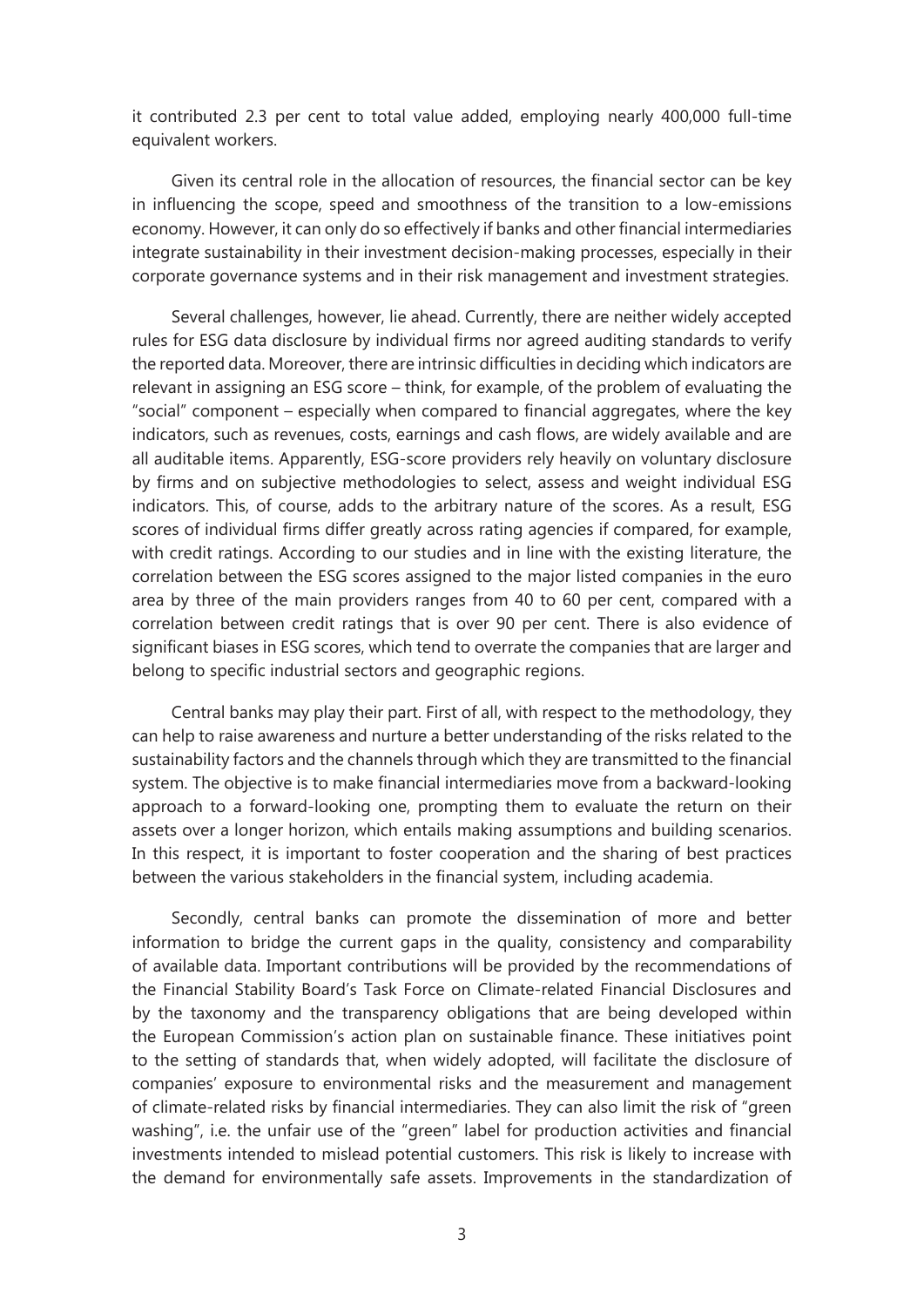data and methodologies will also help to achieve sounder approaches in the issuance of ESG ratings.

Central banks can also support the transition to a low-carbon and sustainable growth by leading private investors by example, through the adoption of suitable policies for managing financial resources and the related risks. In this regard, let me describe the recent decisions taken by the Bank of Italy as portfolio manager.

This year the Bank has adopted a new investment strategy that integrates ESG factors into the management of its equity portfolio, as described in detail on our website. The principles of diversification and market neutrality already embedded in our previous strategy have been preserved and two ESG criteria have been added. The first discards companies that belong to the sectors, controversial weapons and tobacco, excluded by the United Nations Global Compact (an initiative that requires CEOs to commit to ten sustainability principles in the areas of human rights, labour, the environment and the fight against corruption as well as to take steps to support UN goals). The second gives preference to companies with the best ESG scores, according to the assessment of a carefully selected data provider. As we are aware of the current limits of ESG data, we have done everything we can to make this approach as robust as possible.

The resulting portfolio achieves a significant improvement in its environmental footprint. Compared with the composition of the old portfolio, the shareholdings included in the new portfolio are characterized by much lower greenhouse gas emissions (down by 23 per cent) as well as by lower energy and water consumption (by 30 and 17 per cent respectively). These calculations rely on the data disclosed by the companies and, when these are not available, on those estimated by ESG-score providers.

Our new investment strategy was adopted after considering and comparing various alternatives. In general, we have found that improving the overall ESG score of the portfolio by dropping the companies with the lowest scores comes at the expense of a slight increase in the ex ante tracking error vis-à-vis the market benchmark, which comprises all the listed non-financial corporations in the euro area. This finding is in line with other empirical studies and with the theoretical argument that constraining diversification opportunities increases the divergence from the standard market benchmark.

The effect on the tracking error does not undermine the risk-return profile of our portfolio, mainly because, by filtering for the higher ESG-scored companies, the idiosyncratic component of the portfolio risk tends to diminish. A backward test over a ten-year horizon shows that our new portfolio would have provided, ex post, a better average annual performance in terms of both lower risk and higher return, thereby implying a higher Sharpe ratio compared with the previous portfolio and the market benchmark.

The fact that sustainable investment does not appear to penalize financial performance is not necessarily surprising. Several studies confirm that sustainable investment leads to risk-adjusted market returns that are often higher than those achieved using traditional financial models. These empirical findings may be due to a number of factors. First, the ESG risk may have been underestimated in the past, while investors may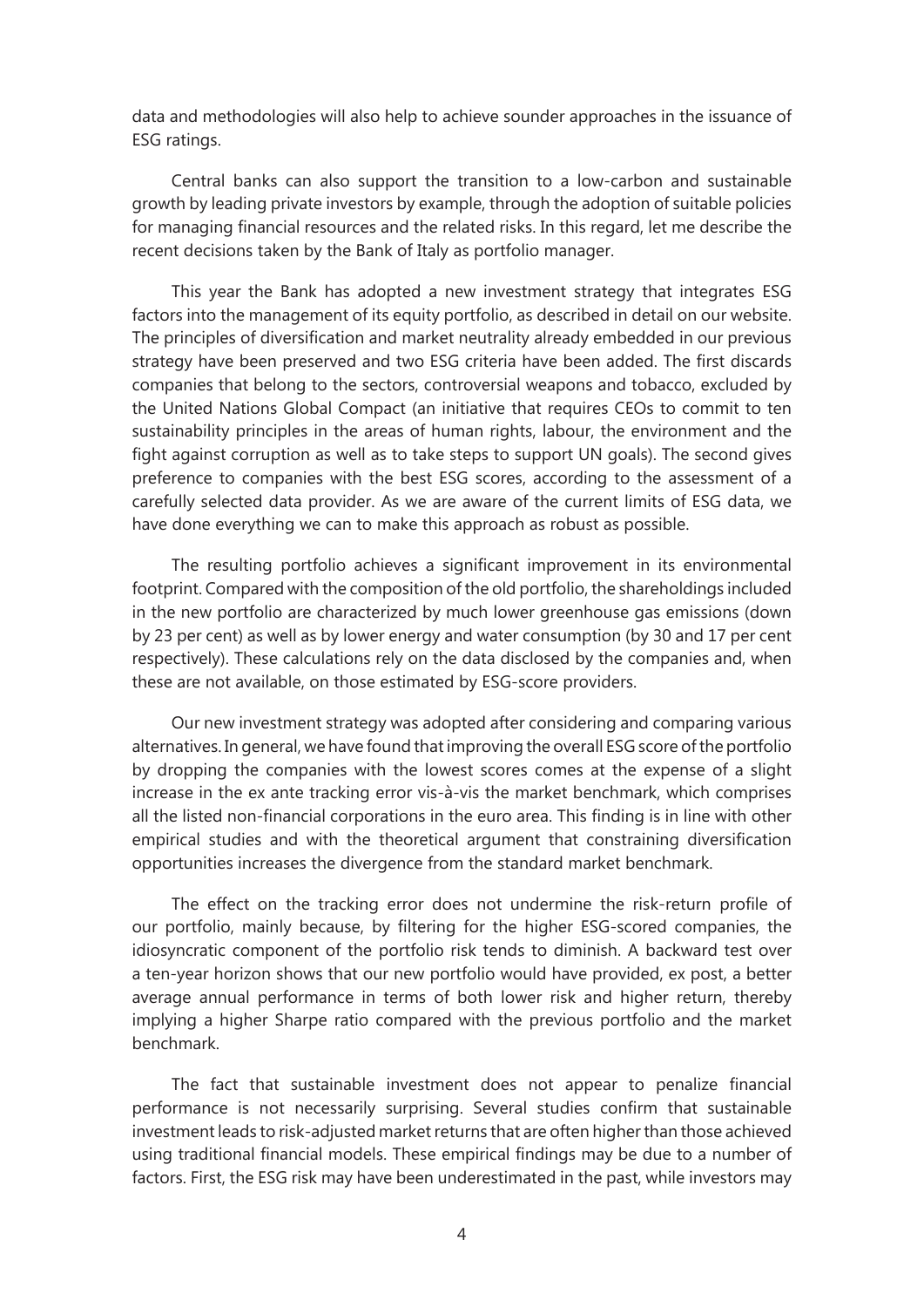have not anticipated the higher returns due to the faster-than-average growth of the green sector. Second, in its practical implementation, the traditional risk-return model uses historical time series, which make it backward-looking, whereas the sustainability assessment implies a forward-looking view and, in particular, a long-term view, which could help to mitigate the "short-termism" that usually drives financial investments. Third, good ESG practices seem to provide firms with a competitive advantage stemming from innovation; they also contribute to reducing operating, legal and reputational risks and lead to a more efficient resource allocation (as resources can be shifted from risk management to productive activities), lowering the cost of capital and fostering better operational and market performance.

Empirical studies carried out by the Bank of Italy have provided clear evidence of a return premium on the shares of European electricity utilities with lower carbon emissions. Historical experience has offered many examples showing that reputational risks and serious losses for firms and shareholders can arise from business practices that are inappropriate when viewed through the lenses of ESG.

As I mentioned, our new portfolio was built in a way that preserves, in particular, the principle of market neutrality. It may be inquired, however, whether this principle should be fully preserved or be "adjusted" in a context in which, in the absence of further regulation, market forces are pushing greenhouse gas concentrations to levels that will soon be unsustainable. I believe that this is an important topic, which warrants further research.

A last point that I would like to touch on regards international cooperation. As a result of the increasing concerns about the consequences of climate change, cooperation in the field of sustainable finance has been strengthened, with several initiatives promoted by institutions and industries.

In our role as members of the Financial Stability Board, we have discussed the studies of the Task Force on Climate-related Financial Disclosure and we have contributed to those of the G20 Green Finance Study Group. We also participate in the new Network for Greening the Financial System, which brings together 42 central banks and supervisors and 8 observers from countries responsible for half of the world's greenhouse gas emissions. Last April the Network released its first report with a list of recommendations on how central banks and supervisors may contribute to the achievement of the Paris objectives. The Network is currently studying, with our active contribution, possible ways to integrate environmental and climate risks into central banks' portfolio management strategies as well as into micro and macro-prudential supervision.

In Europe, the Bank of Italy – together with the other national supervisory authorities – cooperates with the European Banking Authority in studying the risks that sustainability factors pose to financial stability, drafting methodologies to assess these risks and identifying suitable prudential responses. We also take part in the analysis scheduled by the Single Supervisory Mechanism, which has included climate change in its risk map for 2019.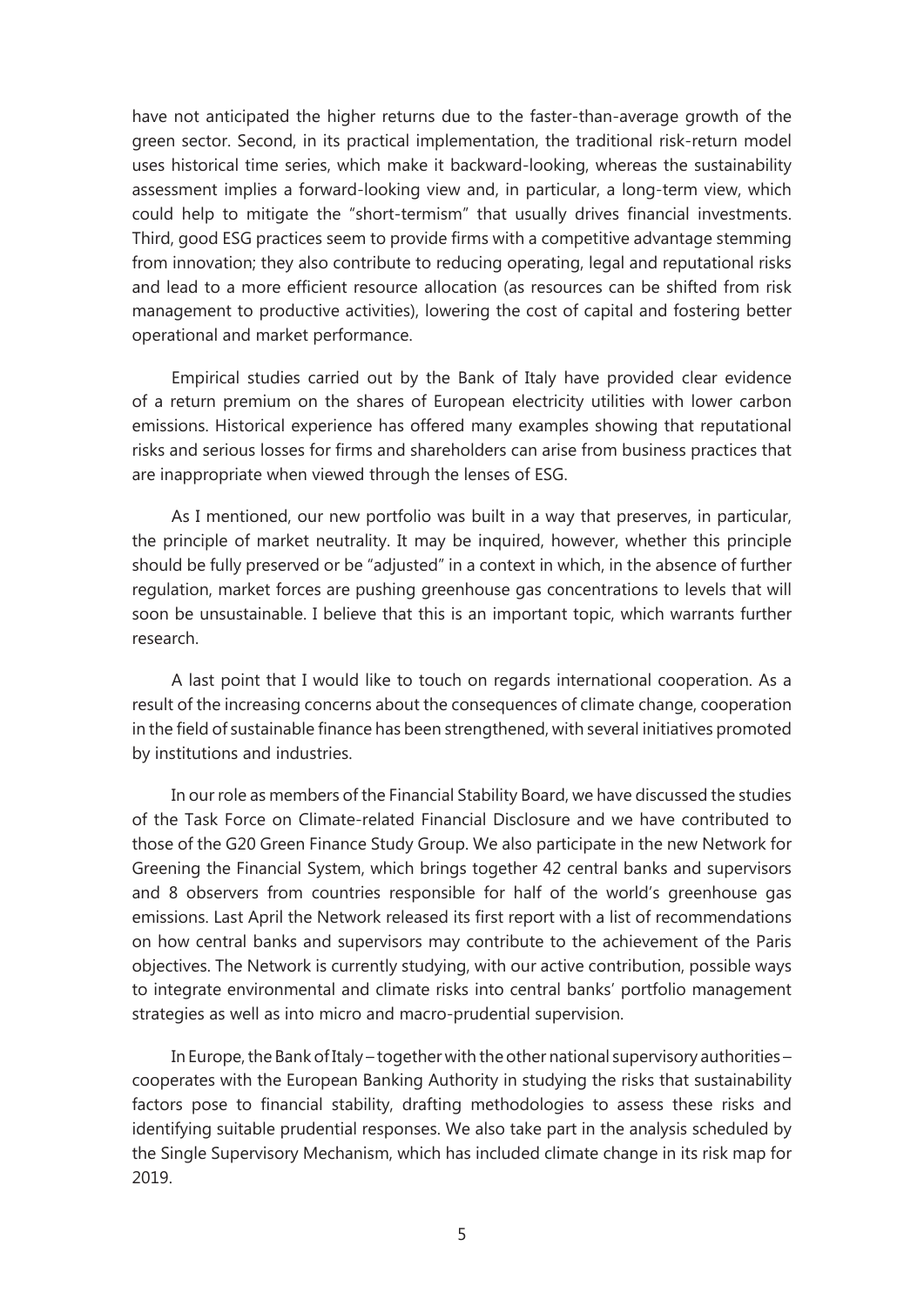In Italy, we provide technical assistance to the Italian Ministry of Economy and Finance for the negotiations on the legislative proposals resulting from the European Commission's action plan on sustainable finance. As part of the Italian Observatory on Sustainable Finance, established by the Ministry of the Environment, last year we conducted a survey of the main financial operators, finding that sustainability is mainly dealt with from a social responsibility point of view. Hence, more has to be done to raise awareness of the potential problems deriving from business strategies and risk management systems.

\* \* \*

Let me conclude by saying that the transition towards an economy with low carbon emissions is essential if we want to reduce the risks that climate change poses to our well-being. Central banks, supervisory authorities and the financial sector cannot stand in for those who can make the policies necessary to decarbonizing our energy systems, but they may offer their contribution to facilitate this process.

The Bank of Italy is playing its part. Although further progress is still needed to enhance the reliability of ESG ratings, we have started to introduce sustainability criteria in our investment policy, which is aimed at promoting corporate social responsibility and improving risk management. For the time being, our new investment strategy applies to equity investment; we are currently assessing the possibility of extending it to other asset classes, such as corporate bonds. As we keep working towards further improving the ESG profiles of our portfolio, we will provide regular reports on the results achieved, so that our best practices and our methodologies can serve as a reference for other investors. In our capacity as supervisory authority, we are actively committed to raising the awareness of the financial sector and of the public at large about these issues as well as to working jointly with other institutions to better understand how to measure and address these new risks.

It is in the interest of financial intermediaries to be fully aware of how sustainability factors can affect their activities: it would make it easier for them to take into account the corresponding risks in their strategies and governance, thereby helping to improve their performance. Central banks and supervisory authorities are working to prepare the financial system to face this transition. Greater use of green financial instruments will be fostered by the EU taxonomy of environmentally sustainable activities, the introduction of labelling schemes (especially the standards for green bonds), a wider uptake of the new low-carbon benchmarks, and the forthcoming application of the new rules on disclosure. All these factors will bolster data standardization and foster comparability.

Italian investors have expressed considerable interest in sustainable finance in recent years, but the supply is still not sufficient to satisfy demand. Companies that provide the necessary information on the sustainability of their activities will be able to exploit the room that seems to be available for the financing of their projects. By doing so, they will also contribute to the development of a green financial market, which is still in its infancy. The battle to arrest climate change is under way: winning it requires the effort of each of us. Thank you for your attention.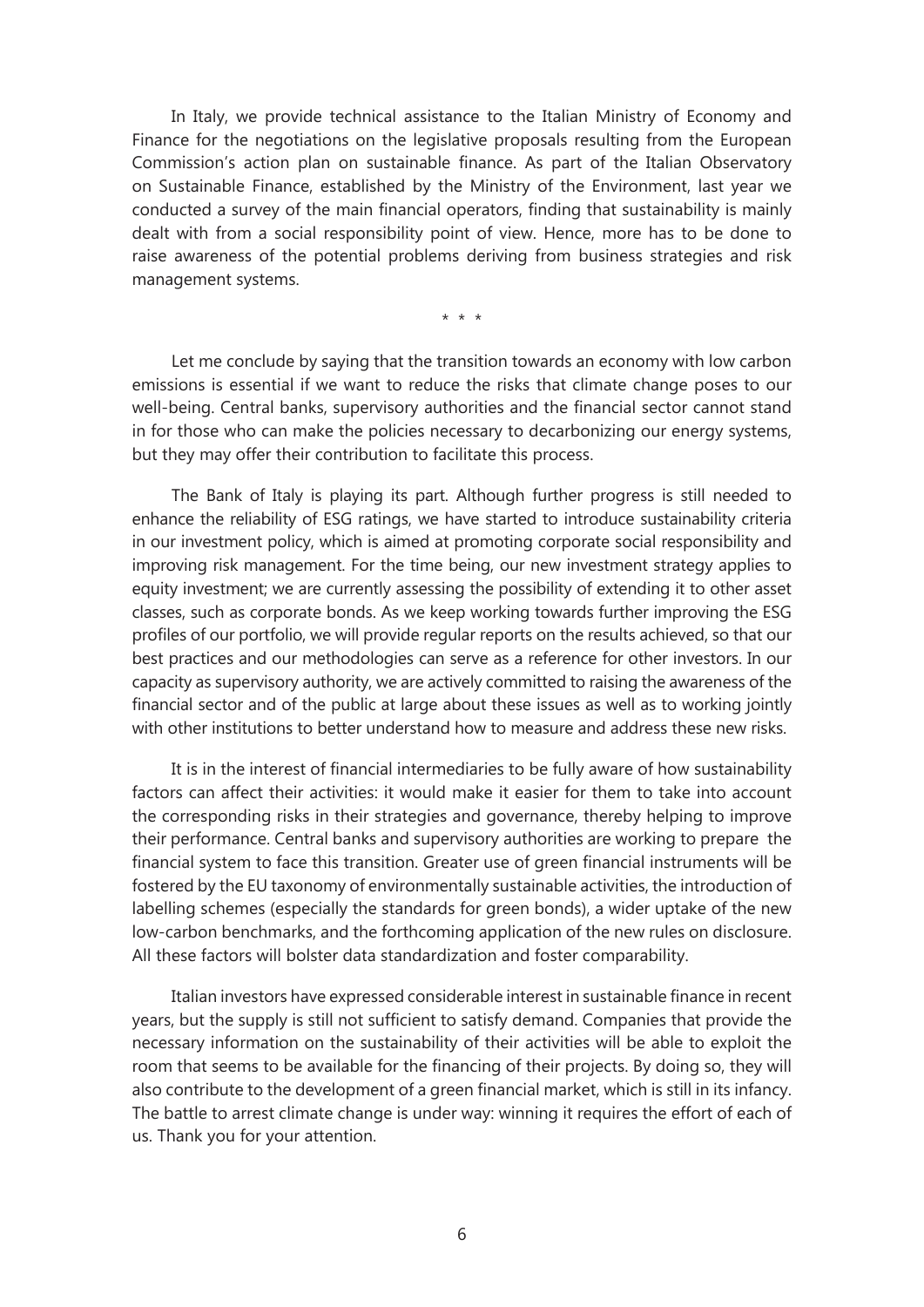## **References**

Berg F., Kölbel J., Rigobon R., "Aggregate Confusion: The Divergence of ESG Ratings", *MIT Sloan Research Paper*, Cambridge (Mass.), No. 5822, 2019.

Bernardini E., Di Giampaolo J., Faiella I., Poli R., "The Impact of Carbon Risk on Stock Returns: Evidence from the European Electric Utilities", *Journal of Sustainable Finance & Investment*, 2019.

Brundtland G., *Report of the World Commission on Environment and Development: Our Common Future*, United Nations, 1987.

Ciscar J.C., Feyen L., Ibarreta D., Soria A. (eds), "Climate Impacts in Europe: Final Report of the JRC PESETA III Project", Joint Research Centre Science for Policy Report, 2018.

Clark G., Feiner A., Viehs M., *From the Stockholder to the Stakeholder: How Sustainability Can Drive Financial Outperformance*, Oxford University and Arabesque Partners, Oxford, 2015.

Doxa, *Il risparmiatore responsabile*, The Sustainable Investment Forum, Milan, 2017.

Doyle T.M., *Ratings that Don't Rate: The Subjective World of ESG Ratings Agencies*, American Council for Capital Formation, July, 2018.

Faiella I., "The demand for energy of Italian households", Banca d'Italia, *Temi di Discussione* (*Working Papers*), No. 822, 2011.

Faiella I., Cingano F., "La tassazione verde in Italia: l'analisi di una carbon tax sui trasporti", *Economia Pubblica*, No. 2, 2015.

Faiella I., Natoli F., "Natural Catastrophes and Bank Lending: the Case of Flood Risk in Italy", Banca d'Italia, *Questioni di Economia e Finanza* (*Occasional Papers*), No. 457, 2018.

Friede G., Busch T., Bassen A., "ESG and Financial Performance: Aggregated Evidence from more than 2000 Empirical Studies", *Journal of Sustainable Finance & Investment*, 2015.

Intergovernmental Panel on Climate Change, *Global Warming of 1.5°C*, United Nations, New York, 2018.

Istat, "Il conto dei beni e servizi ambientali"*,* Rome, 2019.

Meadows D.H., Meadows D.L., Randers J., Behrens III W.W., *The Limits to Growth: Report for the Club of Rome"s Project on the Predicament of Mankind*, Universe Group, New York, 1972.

NOAA, "2018 Was 4th Hottest Year on Record for the Globe"*,* 6 February 2019.